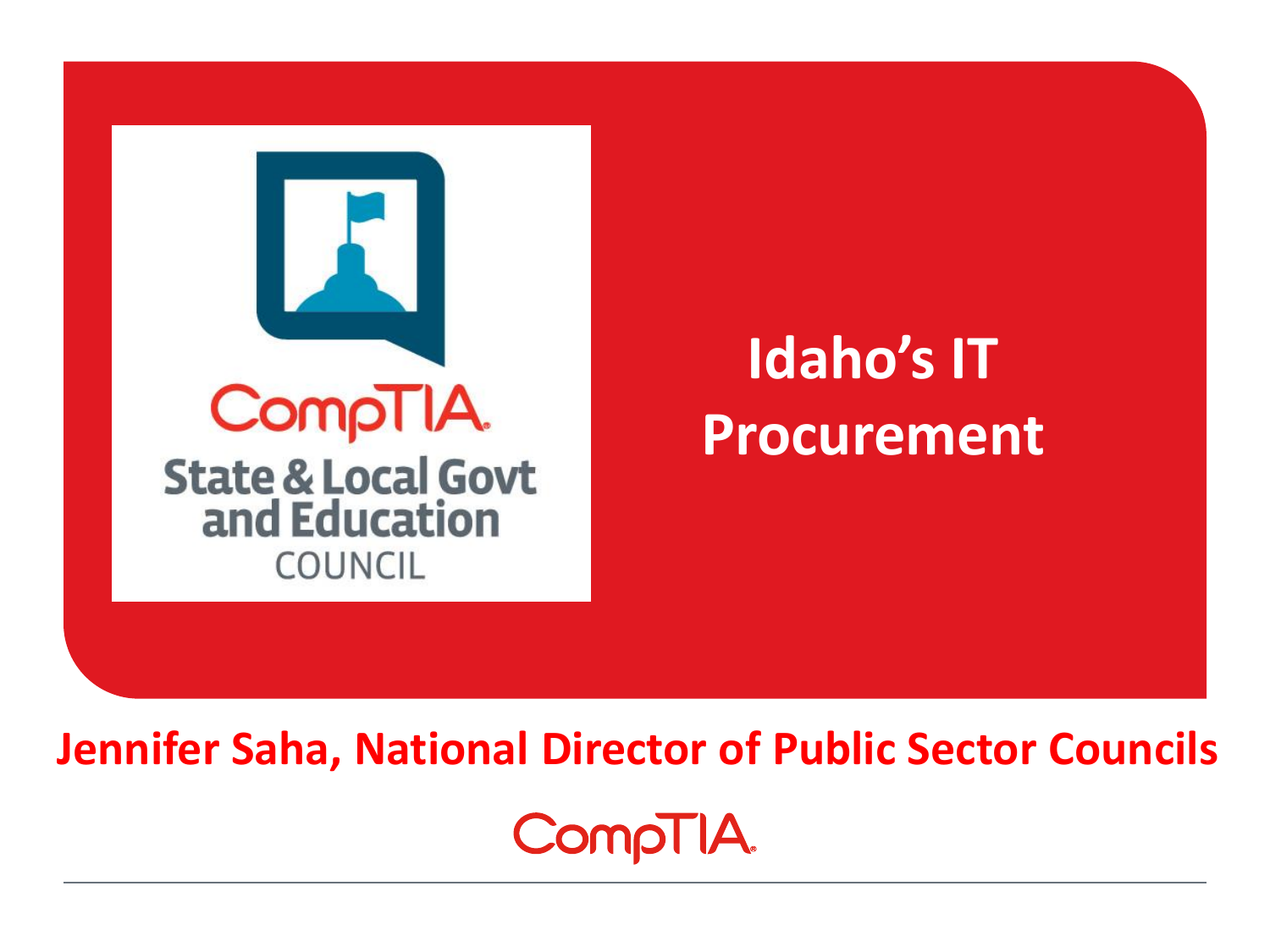## **Tech Industry in Idaho: CompTIA Cyberstates**

**TECH INDUSTRY EMPLOYMENT 32,634 TECH BUSINESS ESTABLISHMENTS 2,744 TECH INDUSTRY PAYROLL \$3.0B AVERAGE WAGE IN TECH INDUSTRY \$90,415 % OF PRIVATE SECTOR WORKERS IN TECH 5.9%**

**STATE RANKINGS: TECH EMPLOYMENT 37th STATE RANKINGS: AVERAGE TECH WAGE 20th**

7.1% ESTIMATED DIRECT CONTRIBUTION OF THE TECH SECTOR TO THE IDAHO ECONOMY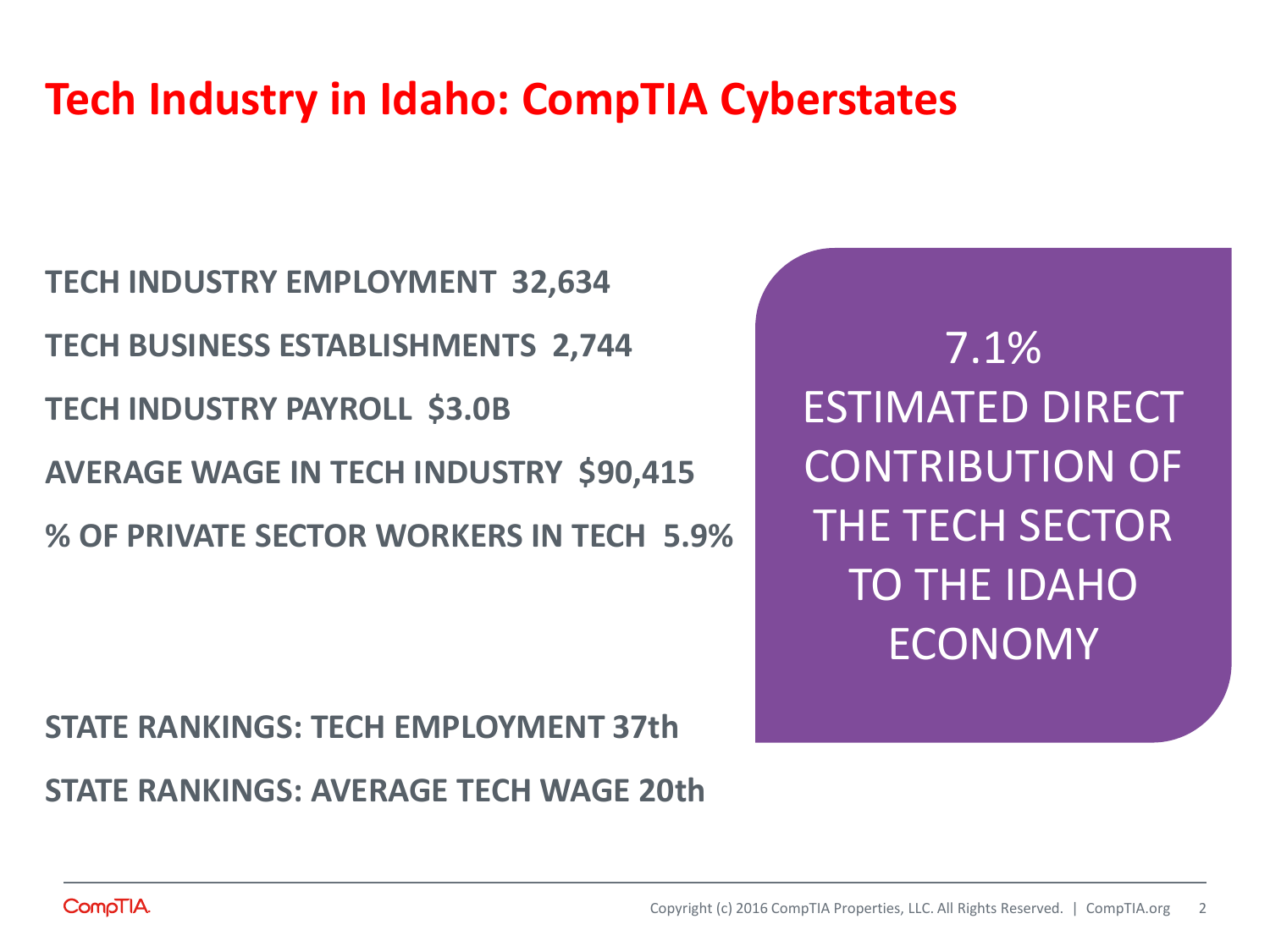#### **Idaho's IT Spend and business prospects**

#### **Idaho signs an estimated \$1.5 billion in contracts annually.**

- 5% typically spent on IT in public sector
- **Estimated \$75m spent on IT**

#### **According to the Center for Digital Government, in 2016:**

- Nationally, states expected to spend \$47.4 billion on IT
- Feds spend \$82b and locals spend another \$52.4b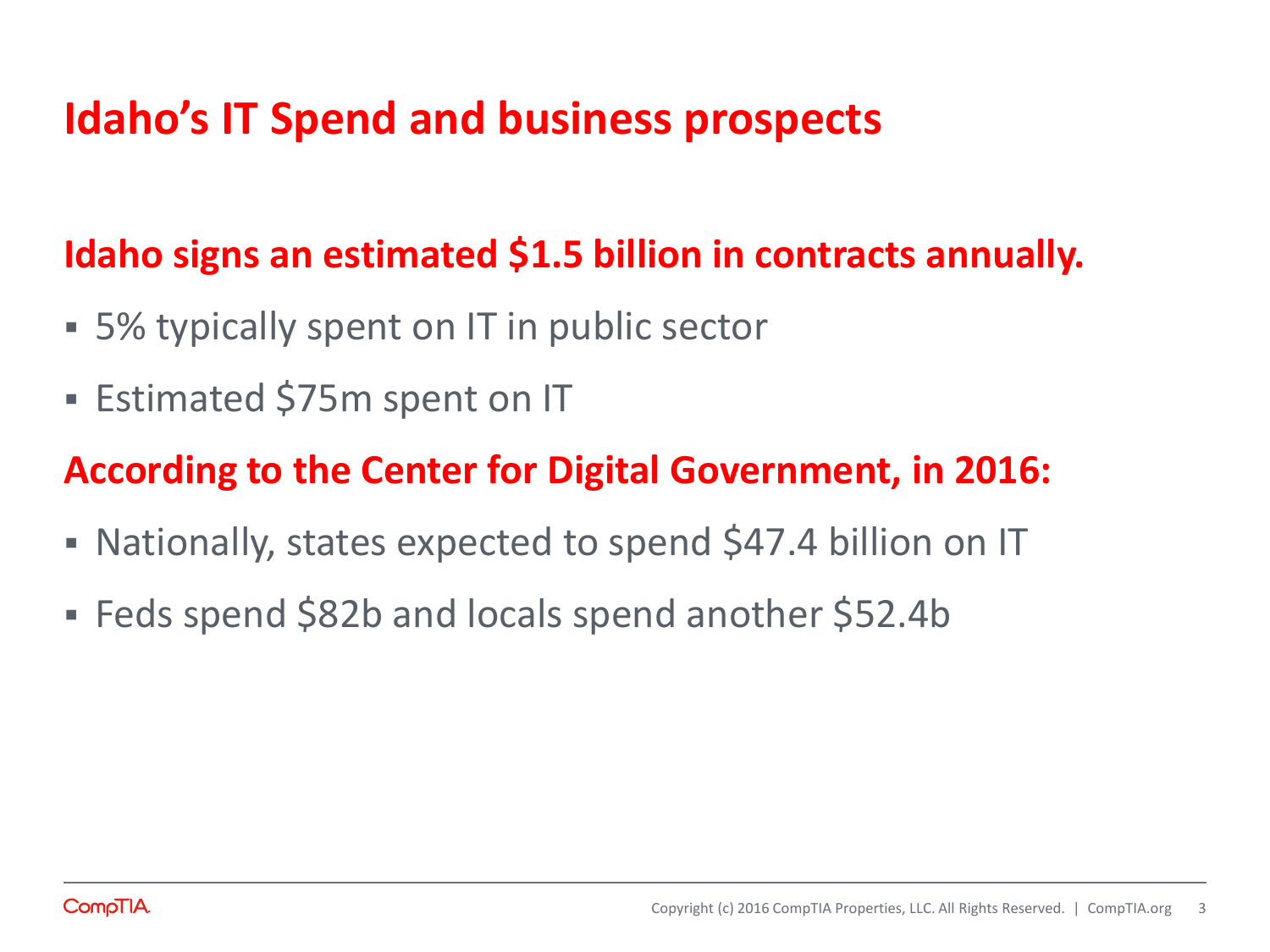## **Typical state spend on Technology- Deltek**

Figure 6: Top 15 state IT budgets (5-year avg. FY 2011 - 2015)

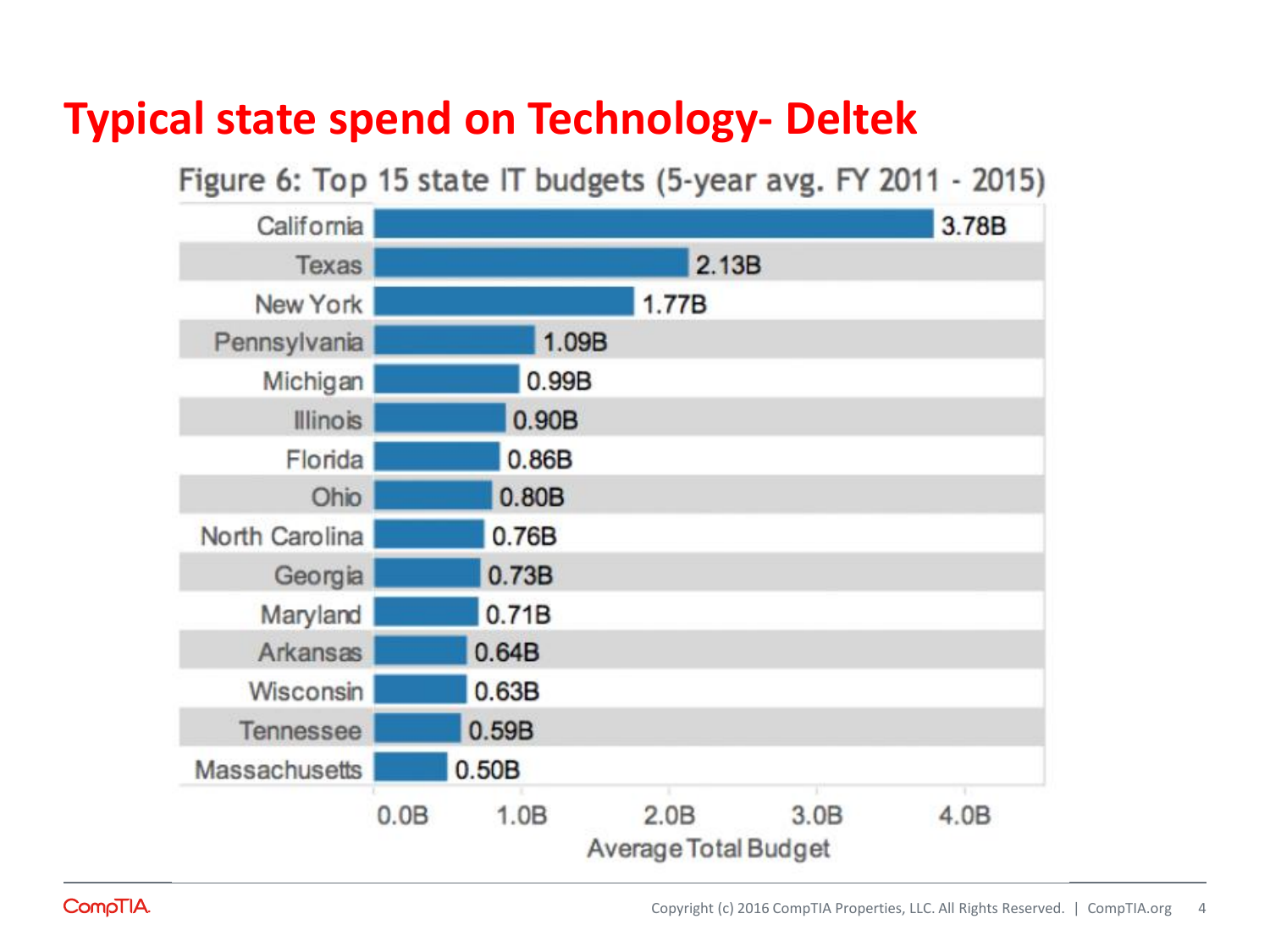## **CompTIA's Recommended Procurement Principles**

- COMPETITION
- **BEST OVERALL VALUE**
- **TRANSPARENCY**
- **AGENCY DISCRETION**
- COMMERCIAL BEST PRACTICES\*\*
- **AVOID RESTRICTIVE SOURCING REQUIREMENTS**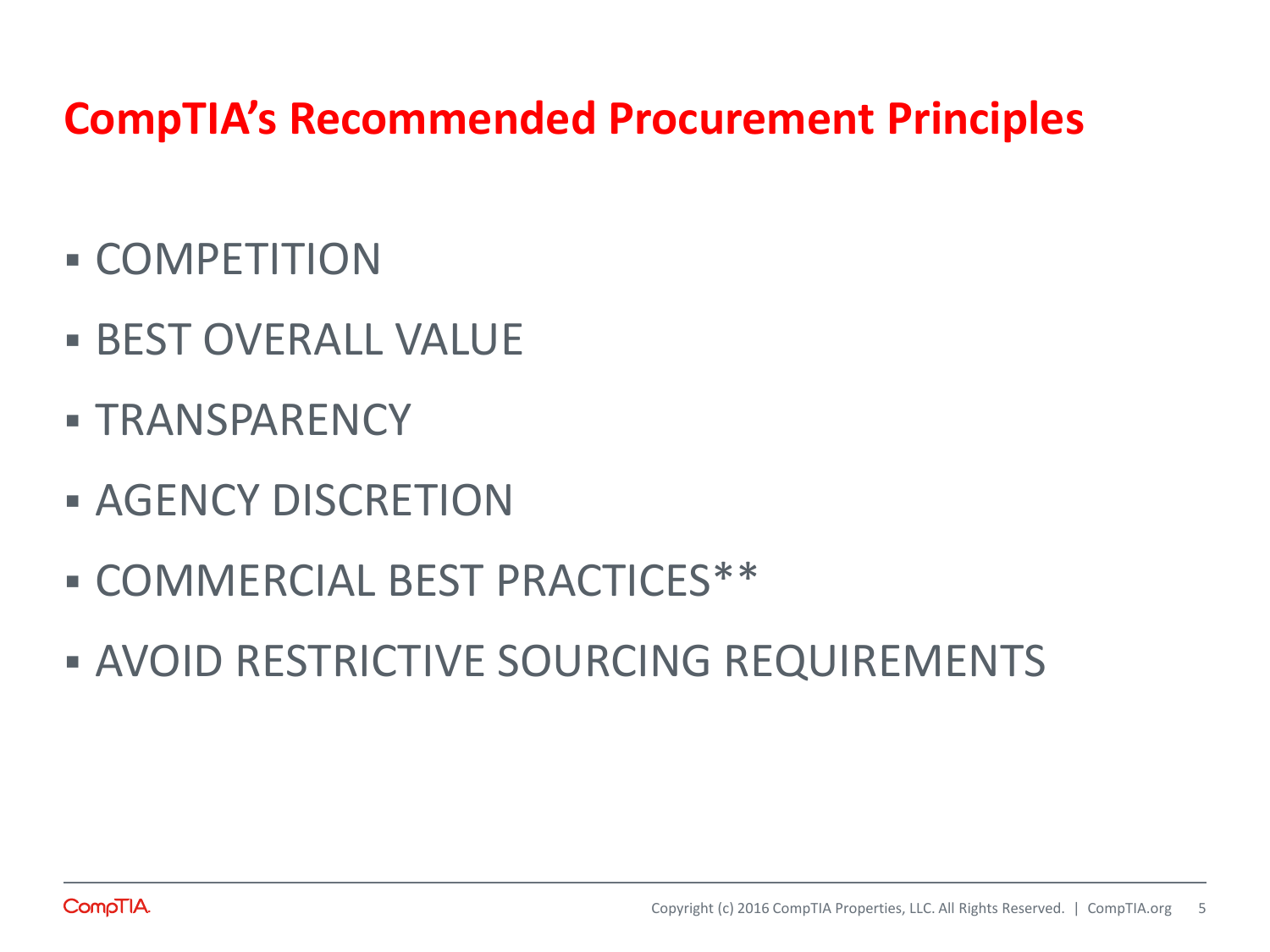#### **Commercial Best Practices Issues**

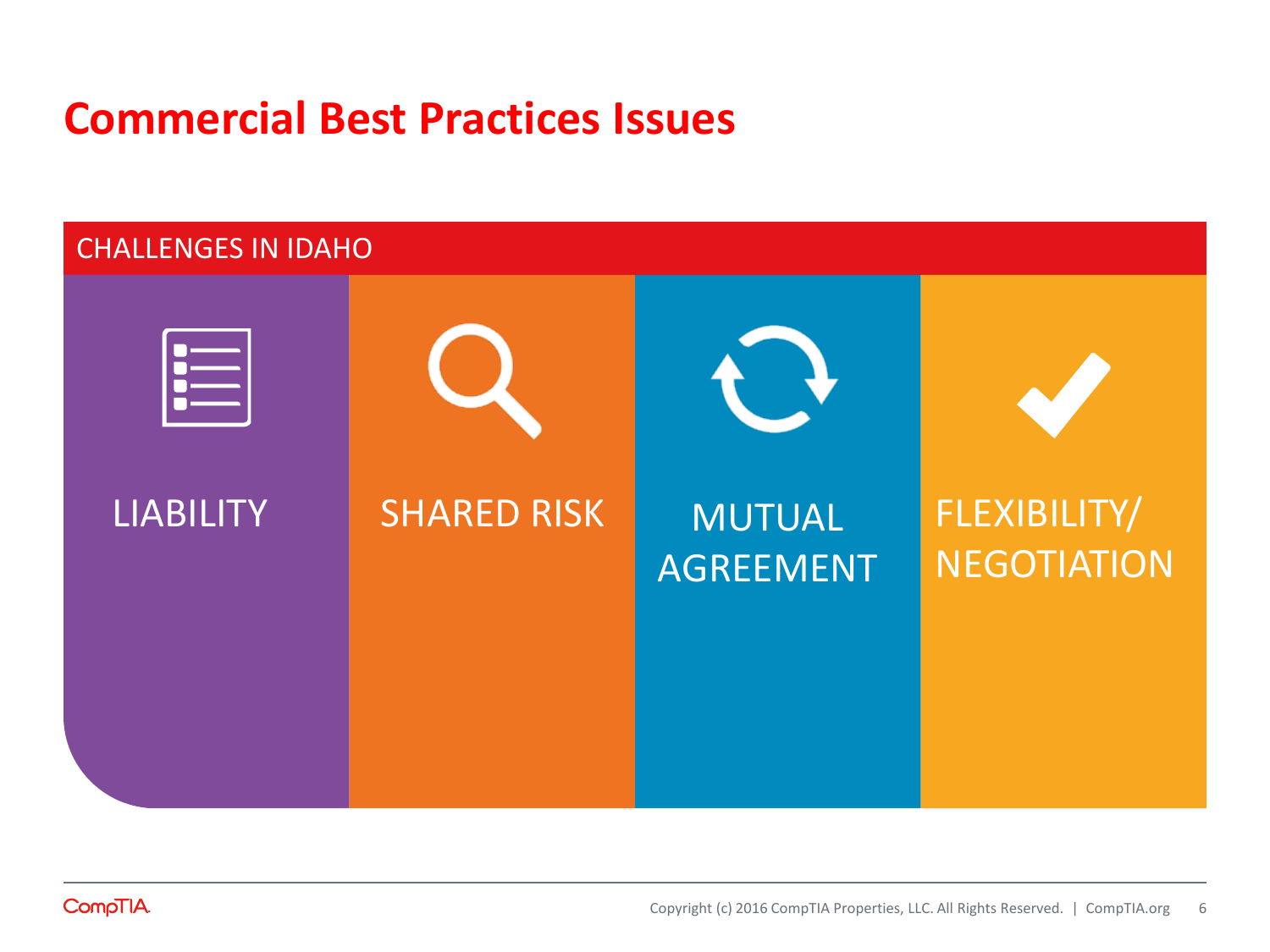| How does Idaho stack up?<br>Idaho: terminated<br>contractor funds new<br>bid |                                                               |  | Idaho: Vendors can't<br>file lawsuits or file a<br>contract claim.<br><b>Others: About half of</b><br>states. |  |                                                      |
|------------------------------------------------------------------------------|---------------------------------------------------------------|--|---------------------------------------------------------------------------------------------------------------|--|------------------------------------------------------|
| Others: none.                                                                | Idaho: vendors can't<br>terminate for cause.<br>Others: Rare. |  |                                                                                                               |  | Idaho: will not limit<br>liability.<br>Others: Rare. |
| Idaho: 10 staff in<br>DOP.<br><b>Others: Only 2 states</b><br>with this few. |                                                               |  | Idaho: IT procurement<br>under the CPO.<br><b>Others: About half of</b><br>states.                            |  |                                                      |